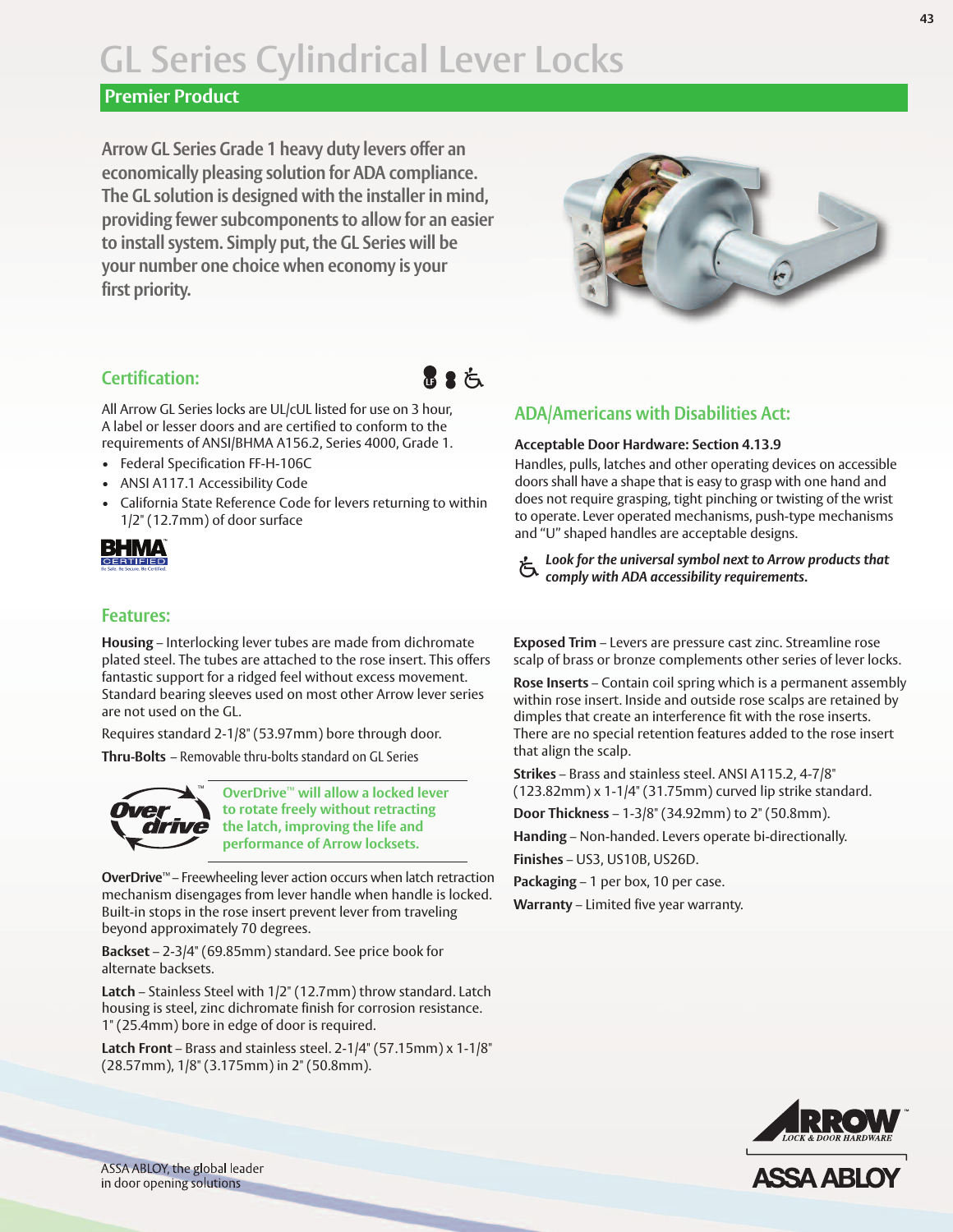# **GL Series Cylindrical Lever Locks**

## **Premier Product**

**Design:** 

## **Sierra – SR** 39 ⁄16" 3" 43 ⁄4" 76.2 mm 90.49 mm 120.65 mm **B** & 占

| inishes:                                                                                                                                                                                                                             |              |                                                             | <b>BHMA</b>                 | U.S.<br>Equiv.  | Arrow<br>Equiv. | <b>Finish</b>                    |
|--------------------------------------------------------------------------------------------------------------------------------------------------------------------------------------------------------------------------------------|--------------|-------------------------------------------------------------|-----------------------------|-----------------|-----------------|----------------------------------|
| $\mathbf{1}$                                                                                                                                                                                                                         | $\mathbf{p}$ | $\blacksquare$<br>$\overline{\mathbf{3}}$<br>$\overline{2}$ | 605                         | US <sub>3</sub> | 03              | <b>Bright Brass</b>              |
|                                                                                                                                                                                                                                      |              |                                                             | 613                         | <b>US10B</b>    | 10B             | Dark Oxide Bronze,<br>Oil Rubbed |
|                                                                                                                                                                                                                                      |              |                                                             | $\overline{\textbf{3}}$ 626 | US26D 26D       |                 | <b>Satin Chromium Plated</b>     |
| <b>The Company of the Company of the Company of the Company of the Company of the Company of the Company of the Company of the Company of the Company of the Company of the Company of the Company of the Company of the Company</b> |              |                                                             |                             |                 |                 |                                  |

#### **Cylinders:**

**Conventional**–GL? Series locksets are supplied standard with Arrow "A" keyway, 6 pin cylinder. As with all other lock series, various levels of masterkeying are available. Conventional cylinders are available in a variety of competitive manufacturers keyways. Supplied with two nickel silver keys.

#### **Interchangeable Core:**

**B** Look for these symbols to indicate when product is available in either large or small format interchangeable core.

**Cylinder Options**–Interchangeable core – lockset prepared for use with 6 or 7 pin interchangeable core. Supplied less core, but packed with 6 and 7 pin tailpieces. Suffix "IC" to request Small Format Interchangeable Core prep and "LIC" for Medeco Large Format Interchangeable core prep. **LE** 

#### **Functions:**

| <b>ARROW</b><br><b>STANDARD</b> | <b>ARROW</b><br><b>OVERDRIVE™</b> | ANSI/<br><b>FEDERAL#</b> | <b>FUNCTION</b>           |   | <b>DESCRIPTION</b>                                                                                                                                                                                                                                                                                                                                                                                                          |
|---------------------------------|-----------------------------------|--------------------------|---------------------------|---|-----------------------------------------------------------------------------------------------------------------------------------------------------------------------------------------------------------------------------------------------------------------------------------------------------------------------------------------------------------------------------------------------------------------------------|
| <b>GL01</b>                     |                                   | F75/161N                 | Passage                   |   | Latchbolt operated by lever either side.                                                                                                                                                                                                                                                                                                                                                                                    |
| <b>GL02</b>                     |                                   | F76/161L                 | Privacy                   | ĝ | Latchbolt operated by lever either side except<br>when inside pushbutton locks outside lever.<br>Unlocked by turning inside lever, using emergency<br>key outside or closing door.                                                                                                                                                                                                                                          |
| <b>GL08</b>                     |                                   |                          | <b>Single Dummy Trim</b>  |   | Rigid trim for one side of door only. Used as<br>pull or to match active trim.                                                                                                                                                                                                                                                                                                                                              |
|                                 | <b>GL81</b>                       | F109                     | <b>Entrance/Office</b>    |   | Dead locking latch bolt operated by lever from<br>either side except when outside lever is locked by<br>pushing turn button inside. Key outside or operating<br>inside lever releases turn button unlocking outside<br>lever except when turn button had been rotated<br>to keep outside lever locked. Inside turn button<br>must be manually operated to unlock outside<br>lever. Inside lever always operates latch bolt. |
|                                 | <b>GL82</b>                       | F86/161D                 | <b>Storeroom</b>          |   | Latchbolt operated by key in outside lever or by<br>inside lever. Outside lever always rigid.                                                                                                                                                                                                                                                                                                                               |
|                                 | <b>GL87</b>                       | F84/161R                 | <b>Classroom</b>          |   | Latchbolt operated by lever either side except<br>when key outside locks outside lever. Inside<br>lever always free. Key outside locks/unlocks<br>outside lever only.                                                                                                                                                                                                                                                       |
|                                 | <b>GL97</b>                       | F110                     | <b>Intruder Classroom</b> |   | Deadlocking latch bolt operated by lever from<br>either side. Key either inside or outside locks or<br>unlocks outside lever. Inside lever always operates<br>latchbolt.                                                                                                                                                                                                                                                    |
|                                 |                                   |                          |                           |   |                                                                                                                                                                                                                                                                                                                                                                                                                             |